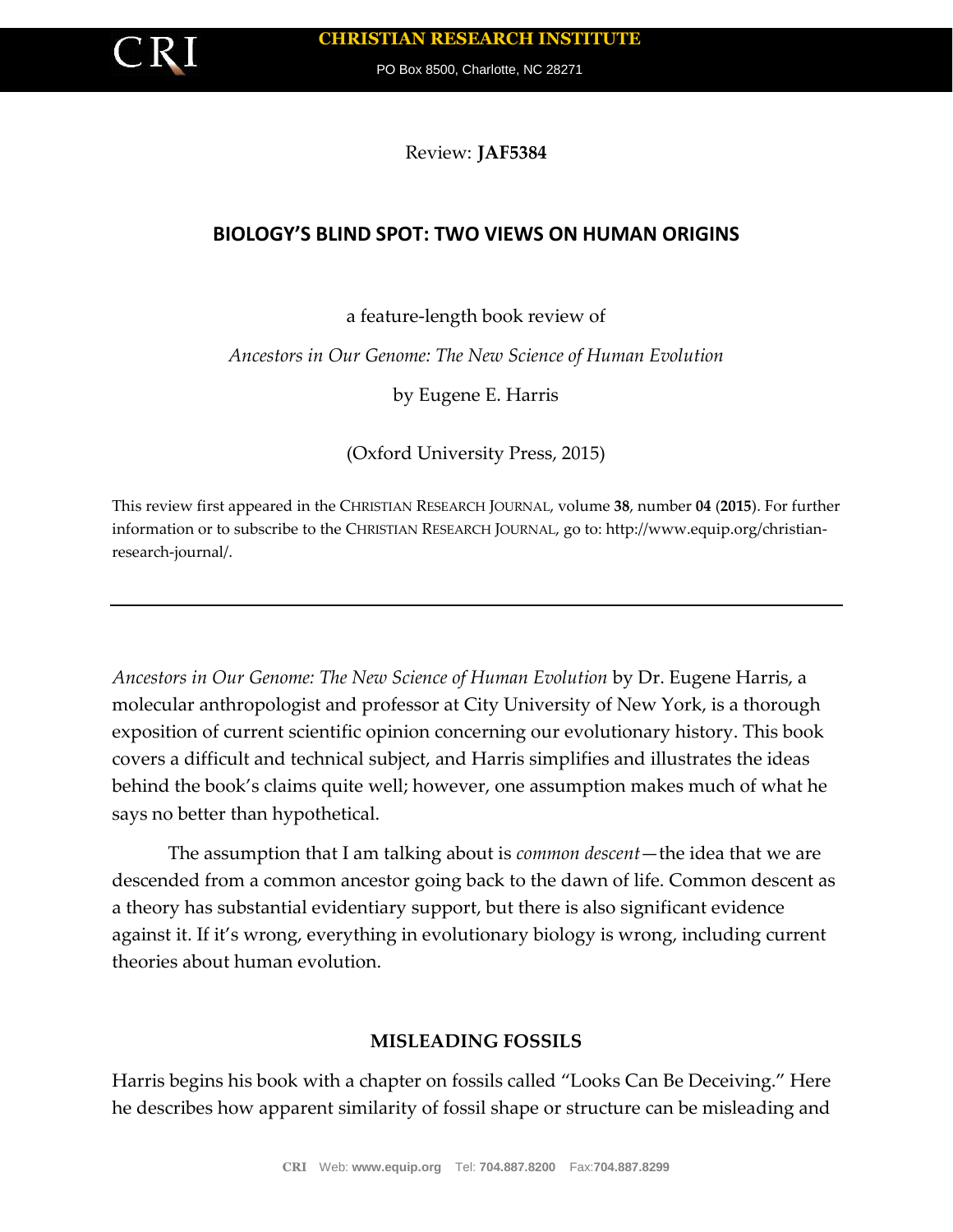can make fossil evidence unable to answer key questions. (Take note: we will encounter parallel arguments based on *DNA* similarity in a bit. The same caveats apply there as well as here.)

**Are Any Fossils Our Ancestors?** Anthropologists dispute among themselves which fossils are our ancestors or even *if* any of them are our ancestors<sup>1</sup> because it is difficult to determine which fossil traits are most significant. For example, the shape of the pelvis might indicate that certain fossils are closely related to us, while the shape of the teeth might point to another group of fossils.<sup>2</sup>

By some measures, the famous fossil "Lucy" may have walked upright, but by other measures she may have spent her time in the trees. Her diverse traits tell different stories about how she may have lived; even physical anthropologists disagree on the matter.<sup>3</sup> She may or may not be related to us—no one agrees.

**Silent Bones.** Bones can only reveal that they look alike, but not why they look alike. They might look alike because they came from the same ancestor or because they had a common lifestyle. Harris uses the example of fish and dolphins. They both have sleek bodies with fins to stabilize and tails to propel. Yet their similarity is due to environment, not ancestry. The technical term used by biologists to describe the widespread phenomenon is *homoplasy*. Homoplasy occurs at both anatomical<sup>4</sup> and molecular levels.<sup>5</sup>

As another example of homoplasy, Harris describes how baboons and mandrills were once grouped together because of the shape of their skulls. Molecular phylogenetic studies gave a different picture, however, indicating that they are more closely related to other monkeys. If the DNA evidence is correct, mandrills and baboons arrived at the same shape skulls independently.

## **Overlooked Problems with the DNA Data**

Despite his clear statement of the problems of fossil interpretation, Harris does not see that many of the same problems apply to the DNA data. His assumption of common descent leads him and other evolutionary biologists to many *ad hoc* evolutionary explanations for how things happened. *Ad hoc* explanations are hypotheses added to a theory in order to prevent its falsification. Because common descent is assumed to be indisputably true, when contradictory evidence is found, new hypotheses—new ways of explaining the data—are added to preserve the idea of common descent. In the case of DNA comparisons, there are actually two hidden assumptions that must be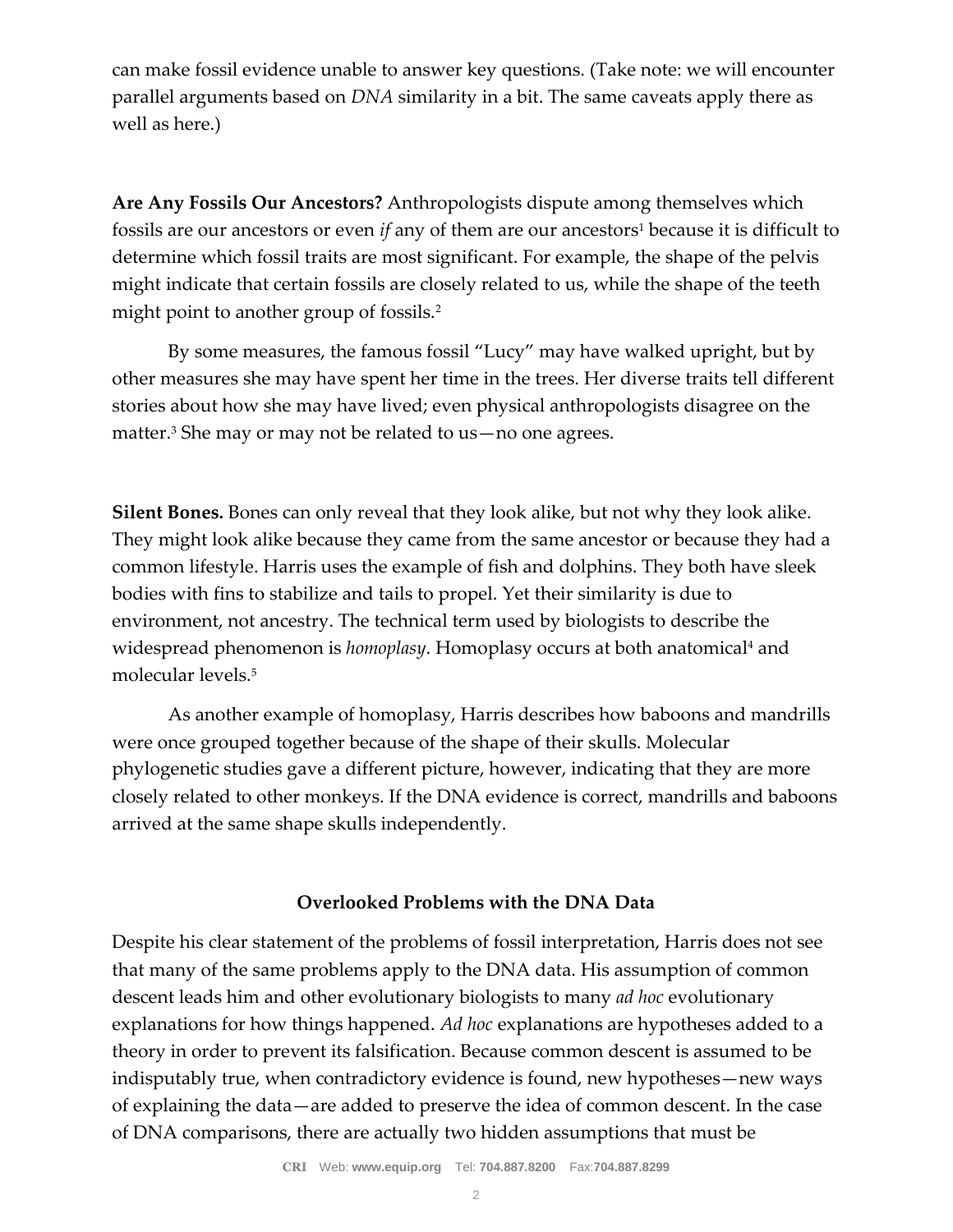preserved. One is common descent and the other is that we are what our DNA makes us to be. What follows from these two assumptions is the conclusion that DNA similarity indicates common descent.

For mandrills and baboons, when the similar shape of their skulls disagreed with the DNA data, the two assumptions were preserved by pitching out the skull data and claiming that baboons and mandrills arrived at their skull shapes independently. The DNA data had to take precedence.

**Mixed-Up DNA.** Harris reports that about 30 percent of our DNA shows similarity to gorilla DNA, 1 percent orangutan DNA, and 60 percent chimp DNA. This was not expected. Scientists argued *ad hoc* that orangutans, chimps, gorillas, and humans came from a large population of ancestral apelike creatures that gradually separated into four species.<sup>6</sup> This argument was necessary to preserve the ideas of common ancestry and DNA similarity as a signal of common ancestry. We couldn't share DNA with chimps, gorillas, and orangutans unless we came from a large population with interbreeding and time for slow separation of the population into distinct species. The alternate hypothesis, that chimps, gorillas, orangutans, and humans have unique origins with different amounts of shared DNA for functional reasons, could not be considered without tossing out the assumption that DNA similarity proves common descent.

Estimates of the size of that proposed original group range from five to fifty or sixty thousand individuals.<sup>7</sup> The calculations are done by comparing sequences from multiple versions of the same DNA and modeling their evolutionary history. This can be done only if initial assumptions, including common descent and DNA similarity as its signal, are true and certain other conditions concerning our early history are met.<sup>8</sup>

These estimates of population size matter because a large population size at our origin is the main argument used against a historical Adam and Eve—a point of great significance. But the estimates also matter because they affect the science—their consequences flow downstream.

**Population Size and Natural Selection.** According to population genetics, four forces shape us—mutation, recombination, random genetic drift, and natural selection (see the glossary for definitions).<sup>9</sup> Only natural selection is directional—it tends to preserve good traits and discard bad ones. All the other forces act without regard for what's good or bad.

In small populations, random genetic drift overwhelms natural selection, while in large populations, the reverse is true. Imagine a population of a hundred rare birds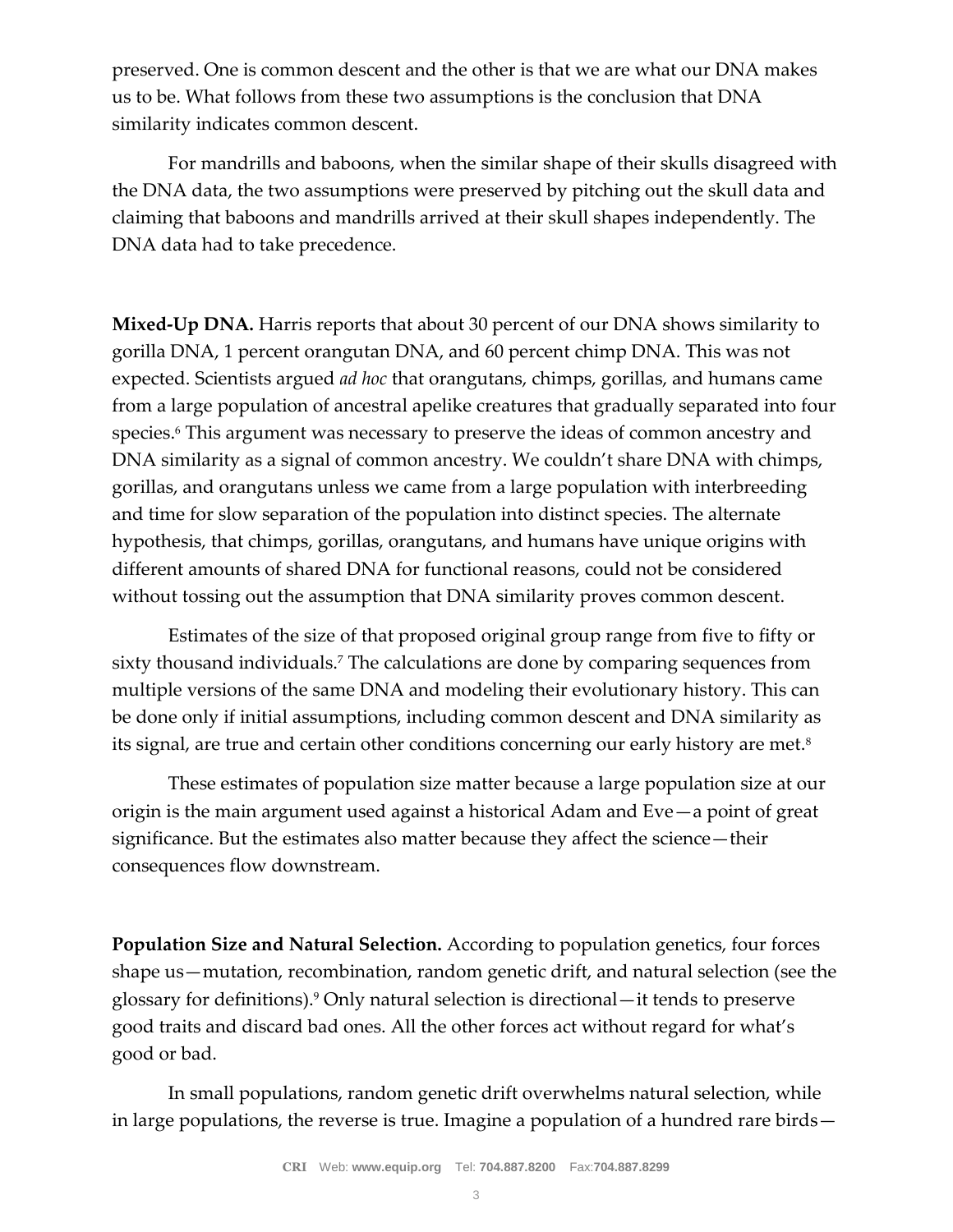a single disease or bad winter can wipe them out. It's not because they aren't fit—just unlucky. In contrast, one single event is unlikely to kill all in a population of several million.

Here's the surprise: the math of population genetics says that the human population would have to be very large—larger than our human population historically has been—for natural selection to have shaped us instead of random genetic drift.<sup>10</sup> Chance events—accidents of fate—determine which weakly beneficial mutations become universal (fixed) in our population and which weakly deleterious mutations are lost over the course of time.<sup>11</sup> As a consequence, natural selection cannot be invoked as the cause of most things in our evolution, especially things that require many mutations before a benefit is achieved. Many evolutionary biologists, including Harris, forget this and attribute everything from our hairlessness to our large brains to natural selection.<sup>12</sup> Population genetics says the opposite: we evolved because of random events—luck that just happened to lead to creatures like us. Chance seems entirely implausible, though, as an explanation for our existence, so alternate explanations that do not rely on either natural selection or chance are necessary.

**Homoplasy.** The expectation based on common descent is that gene and species trees should show the same relationships. Yet gene trees drawn often disagree with

species trees—a version of molecular homoplasy that is common. We call such trees discordant. Evolutionary scientists offer an *ad hoc* explanation: variant genes in a large population that predate speciation can be inherited independently of speciation. This is similar to the explanation for why we had to come from a large initial population.

Imagine having a large bag<sup>13</sup> of marbles (genes) with different colors—cat eyes, bluesies, aggies, spirals, and so on. The players (species) pick two at random from the bag of marbles. Marbles and players will have no particular pattern of inheritance. Alternatively, if each player (species) starts with his own distinct kind of marbles (genes) but then plays games (exchanges genetic information) with other players, relationships between marbles and players will be scrambled.

If common descent is true, we expect genes to have the same tree of relatedness as the species they come from. This expectation is not met in many cases: gene and species trees are discordant. Whether or not the explanations given above are true is not known—they have been advanced ad hoc to protect the idea of common descent. An alternative not requiring common descent is also possible—genes were assigned in the beginning to different species according to need (design).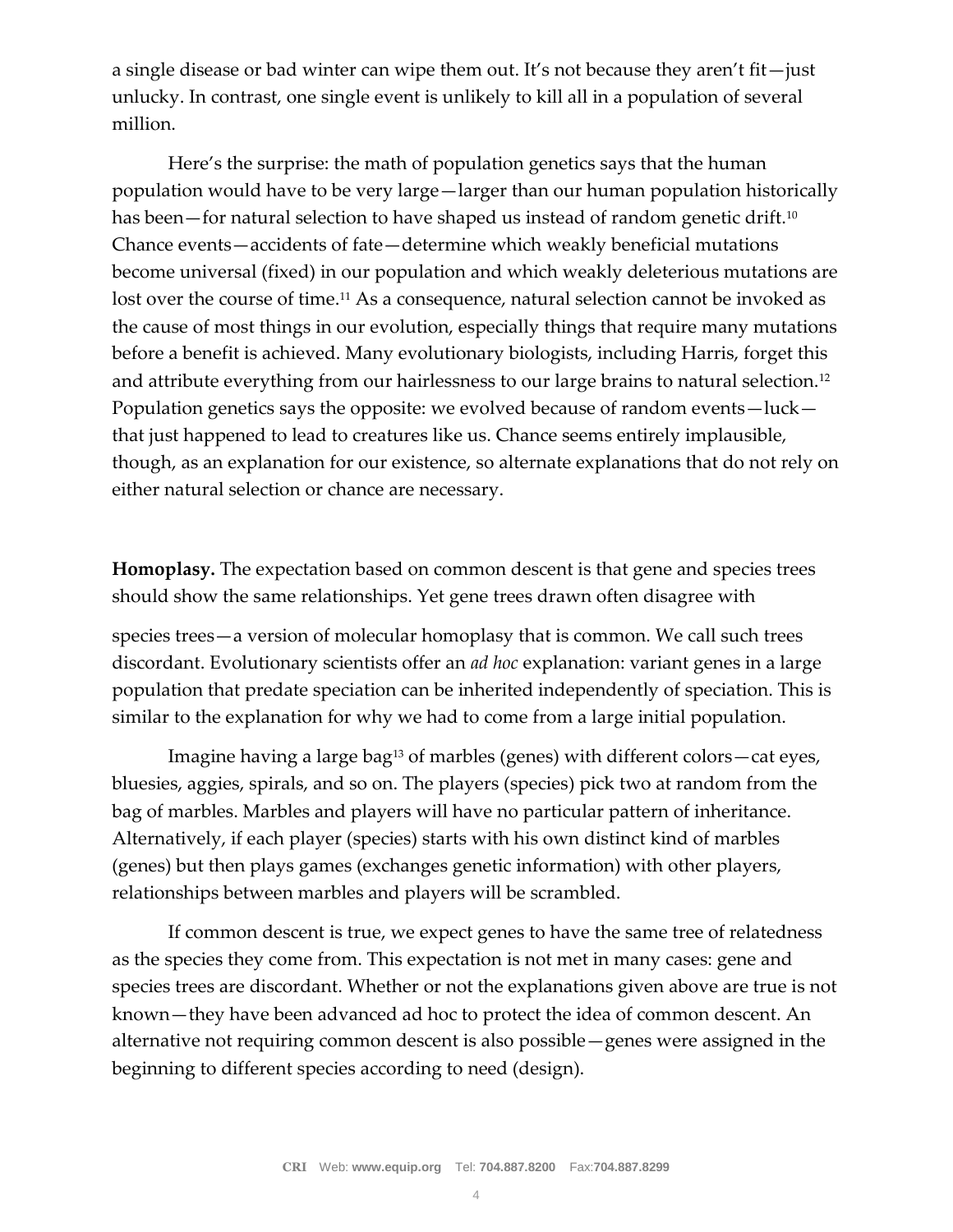#### **DID WE EVOLVE OR ARRIVE?**

The remainder of the book discusses how, when, and where we originated.

**Who?** A number of fossils have been found with varying similarity to us, starting with *Sahelanthropus*, then progressing to *Australopithicus*, *Paranthropus*, *Homo ergaster*, and *Homo erectus*. Are any of these creatures related to us? Are they even related to each other? Harris gives a tidy tree showing our relationship to the species classed as Homo, avoiding the mess that precedes the Homo lineage. Still, as he admits, any tree of relatedness for these fossil creatures is hypothetical because fossils are poor sources of information.<sup>14</sup>

**When and Where?** In current scientific thought, modern man (people with skulls like ours) appeared about 100,000 to 70,000 years ago, probably in Africa. His culture advanced rapidly. By about 40,000 years ago, he was making artistic cave paintings in Europe and sophisticated tools. Definitely human.

**How?** How did we evolve large brains? How did we lose our body hair? How have we acquired the diseases we are afflicted with? The book contains interesting speculation about these topics and more. I give Harris credit for acknowledging where the arguments are conflicting or weak. In particular, he admits that there is no direct evidence that natural selection is responsible. Explanations of our origin using natural selection are therefore *ad hoc*.

**Designed Arrival.** In fact, we simply *could not have evolved* in the time scientists assign to our split from chimps, about six million years ago. Many coordinated changes are required to turn an ape into a human. Harris acknowledges, "With complex features like skeletal traits, we expect there to be many DNA changes responsible for them, and we expect that these DNA changes will not have occurred only in a single gene but in numerous different genes."<sup>15</sup>

Most scientists believe that the important mutations occurred in DNA sites that regulate how much product genes make. From Harris: "We have also learned from laboratory studies that *genetic alterations* [mutations] underlying complex and continuously varying traits *often occur within regions of the genome that regulate how genes are expressed*, rather than within the protein-coding portions of genes [emphasis added]."16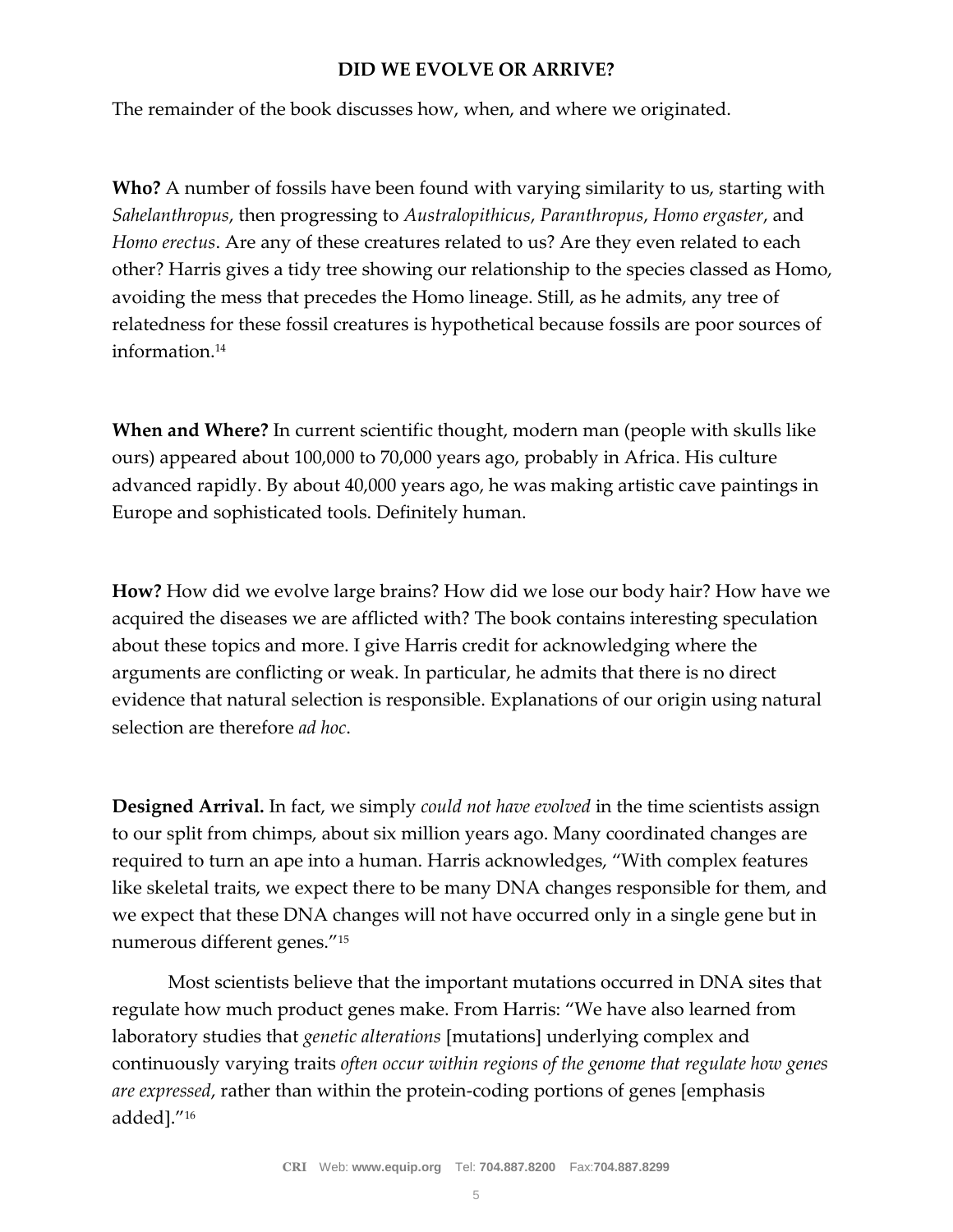Mathematicians Richard Durrett and Deena Schmidt calculated that to get a *single mutation in such a regulatory site* would take six million years,<sup>17</sup> as much time as we've got to evolve from ape to us. Even if every gene evolved simultaneously, all those mutations would need to work together to create helpful traits. Since mutations are blind to benefit, mostly harmful, and typically work against each other, there simply isn't enough time for it to have happened.<sup>18</sup>

**What Now?** Where does this leave Adam and Eve? The short answer is the science is so uncertain that an original first pair cannot be ruled out. In fact, a strong case can be made that we didn't evolve at all, which makes the question of our first parents easy to answer.

Is common descent true? There are enough arguments against common descent that the scientific community needs to acknowledge there is a problem. It matters tremendously because without common descent, evolutionary theory implodes.

In summary, the book is a good review of current scientific literature concerning our origins, but with a blind spot. If assumptions of common descent and the power of natural selection are false, if problems of homoplasy and discordant gene and species trees are common, and if estimates of how long it would take to get a single regulatory mutation are true, then the ancestors hidden in our genome may not be the ancestors Harris thinks they are.

**Ann Gauger** received her PhD from the University of Washington and her postdoctoral training in molecular biology at Harvard. She is currently senior research scientist at Biologic Institute in Seattle. She has published in *Nature*, *Development*, *Journal of Biological Complexity*, and *BIOComplexity*, and is coauthor of *Science and Human Origins* (Discovery Institute Press, 2012).

#### **GLOSSARY OF TERMS**

**allele:** a particular version of a gene.

**gene:** DNA that specifies how to make something.

**genetic drift:** gain or loss of alleles because of random events.

**genome:** the entire complement of an organism's DNA.

**homoplasy:** the phenomenon when two unrelated things look alike.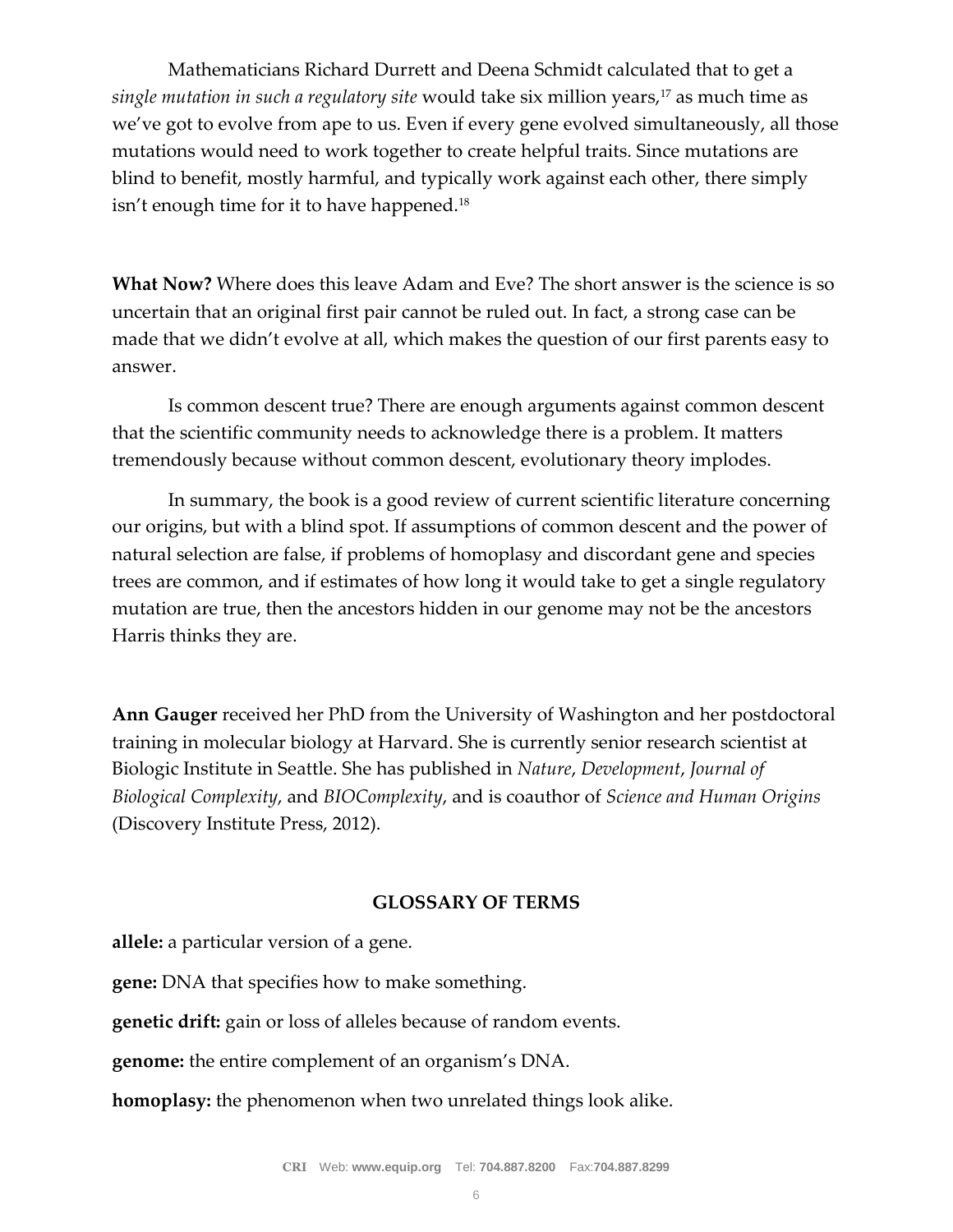**mutation:** a change to the DNA.

**natural selection:** the survival of organisms with beneficial alleles is favored over others.

**phylogenetics:** the study of evolutionary relatedness using DNA comparisons.

**population genetics:** the study of phenomena affecting gene frequencies in populations.

**recombination:** shuffling the DNA into new combinations of alleles.

## **NOTES**

- 1 Ann Gauger, Douglas Axe, and Casey Luskin, *Science and Human Origins* (Seattle: Discovery Institute Press, 2012), chap. 3.
- 2 Ibid.
- 3 Eugene E. Harris, *Ancestors in Our Genome: The New Science of Human Evolution* (Oxford: Oxford University Press, 2015), chap. 1; Gauger, *Science and Human Origins*, chap. 3.
- 4 Harris, *Ancestors in Our Genome*, chap. 1; David B. Wake, Marvalee H. Wake, and Chelsea D. Specht, "Homoplasy: From Detecting Pattern to Determining Process and Mechanism of Evolution," *Science*, February 2011, 1032−35.
- 5 Antonis Rokas and Sean B. Carroll, "Bushes in the Tree of Life," *PLoS Biology* (2006) 4:e352. Accessed March 19, 2015, doi:10.1371/journal.pbio.0040352; Antonis Rokas and Sean B. Carroll, "Frequent and Widespread Parallel Evolution of Protein Sequences," *Molecular Biology and Evolution* 25 (2008): 1943−53.
- 6 Harris, *Ancestors in Our Genome*, chap. 2.
- 7 Ibid., chap. 3.
- 8 P. Sjödin et al., "On the Meaning and Existence of an Effective Population Size," *Genetics* 169 (2005): 1061–70.
- 9 Michael Lynch, "The Frailty of the Adaptive Hypothesis for the Origins of Organismal Complexity," *Proceedings of the National Academy of Sciences USA* 104 (May 2007): 8597−8604.
- 10 Michael Lynch, "Rate, Molecular Spectrum, and Consequences of Human Mutation," *Proceedings of the National Academy of Sciences USA* 107 (January 2010): 961−68.
- 11 Strong selection for a particular mutation in one part of the world can lead to local predominance of that mutation, but it is highly unlikely for it to become fixed in the population as a whole, unless the strong selection persists and is universally beneficial. Examples are sickle cell trait and lactose tolerance, both of which provide local benefits but not universal ones, and therefore neither is universally present in our genomes.
- 12 Harris, *Ancestors in Our Genome*, chap. 7.
- 13 If the bag is small, the chances of a player drawing the same color twice are increased.
- 14 Harris, *Ancestors in Our Genomes*, chap. 7.